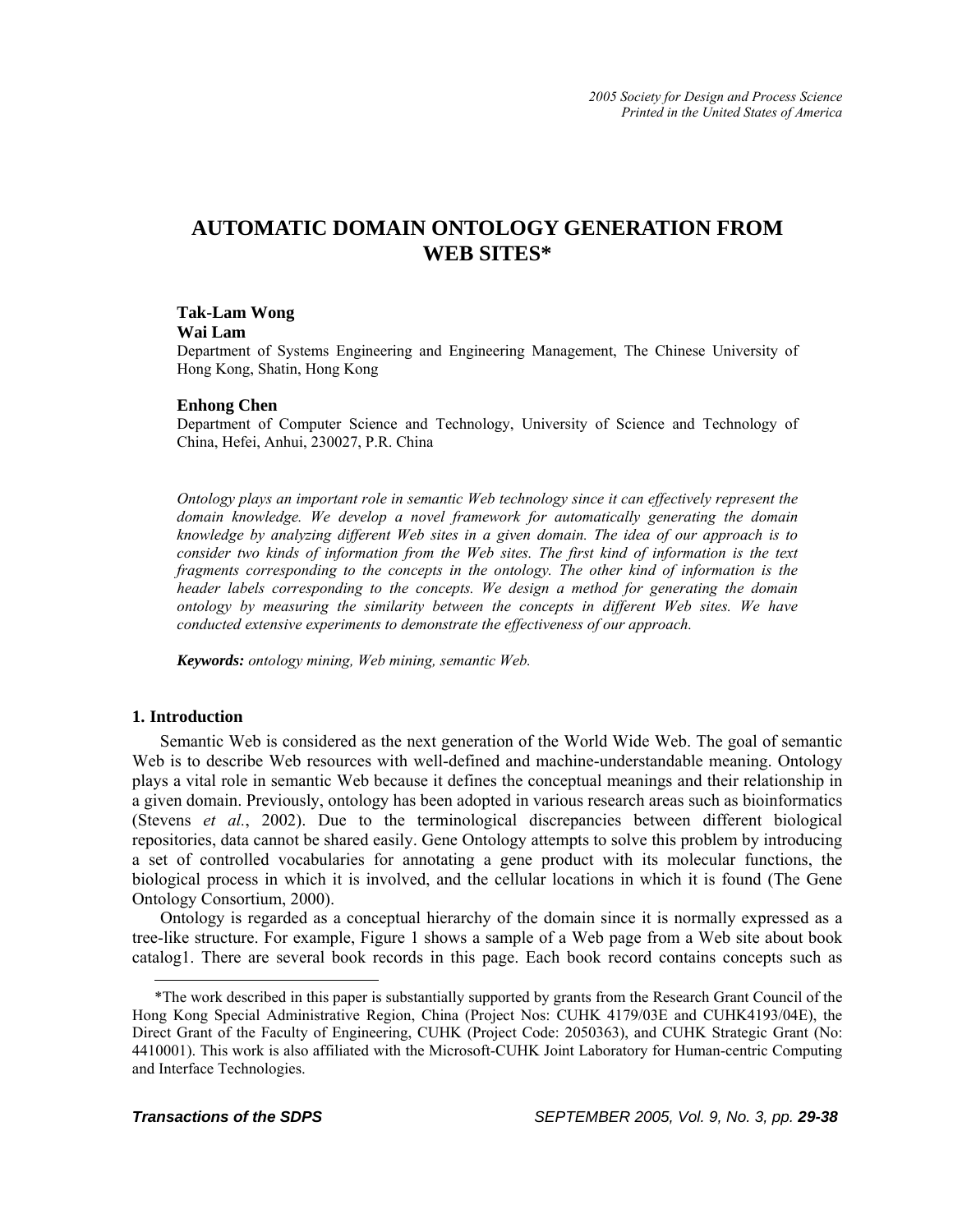"title", "author", "published", "list price", "you save", and "our price". Figure 2 depicts a sample ontology representing a book in this Web site. In this ontology, there is a root node called "book". The internal nodes, such as "title", represent different concepts associated with a book. "List price", "you save", and "our price" are the sub-concepts of the concept "price".



**Fig. 1 An example of Web page about book catalog.** 



# **Fig. 2 The ontology describing the relationship between the concepts of a book in the Web page shown in Figure 1.**

Manual effort is required to construct a specific ontology for a given site. This task becomes tedious, error-prone, and requires a high level of expertise, when a large number of different sites must be dealt with. Recently, several research groups attempted to apply machine learning techniques for ontology learning, in order to reduce human effort in ontology construction (Maedche *et al.*, 2001, Navigli *et al.*, 2003, Tijerino *et al.*, 2003). Some of these techniques are semi-automatic and require interactions with the users during the construction process. Some methods can only handle data in a specified format such as tables in Web pages. This poses limitations in current ontology learning techniques. Moreover, the ontology constructed for a particular Web site may not effectively apply to another Web site, even in the same domain. Consider the Web page shown in Figure 32. It is collected from a Web site different from the one shown in Figure 1. Figure 4 depicts the ontology describing the concepts of a book in this Web site. Although both ontologies in Figures 2 and 4 define a book, there are several differences. First, some concepts such as "published" and "ISBN" are present in only one of

*Journal of Integrated Design and Process Science SEPTEMBER 2005, Vol. 9, No. 3, pp. 30*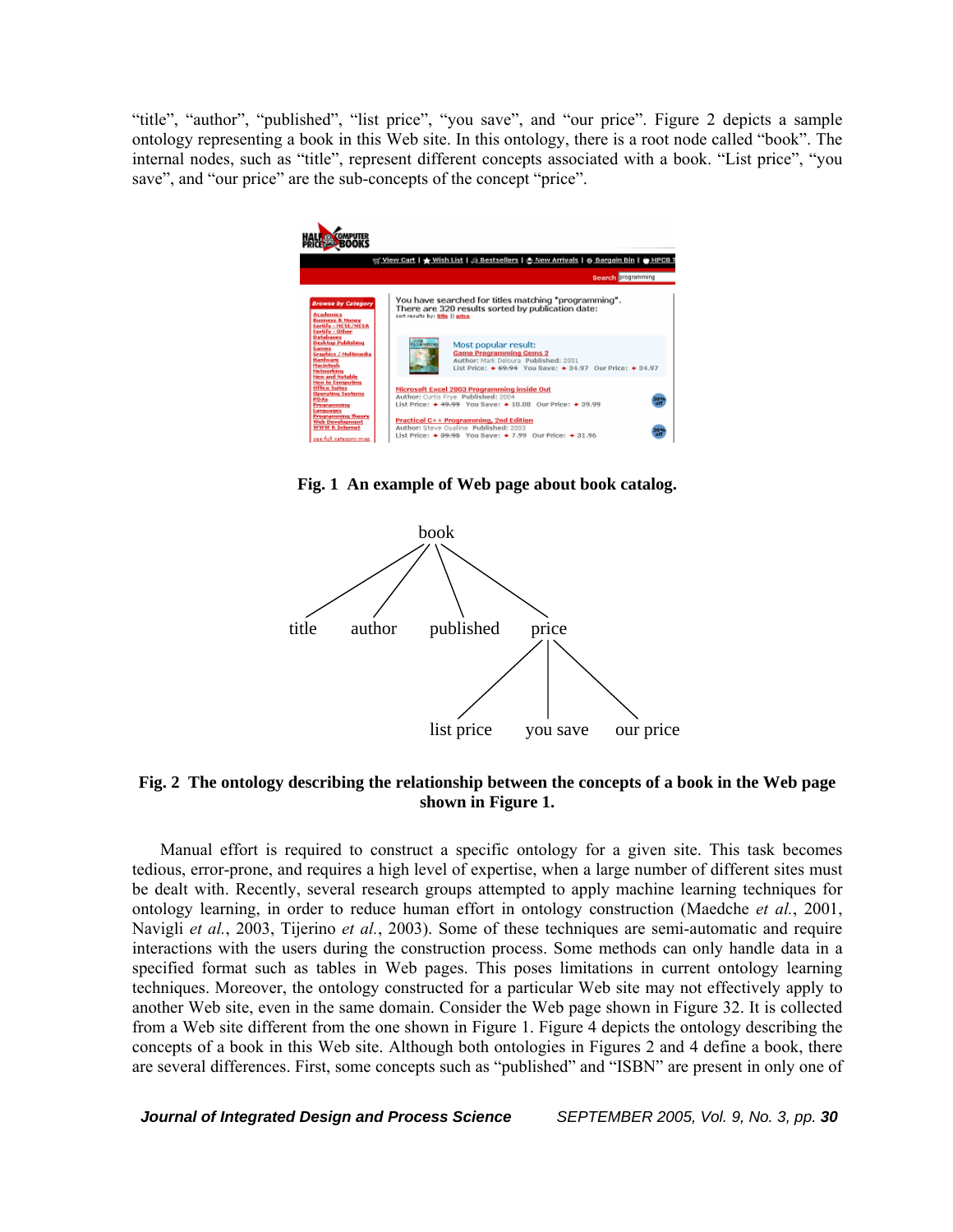the ontologies. Second, "list price" in Figure 2 and "MSRP" in Figure 4 both refer to the same concept, but in different terminology. Therefore, the ontology constructed for one Web site typically cannot be reused in another Web site. A separate effort is required to construct a specific ontology for the new site. One possible solution to this problem is to construct a general domain ontology which contains all the concepts and the associated terminologies. For instance, Figure 5 depicts the ontology which can describe the books in both Figures 1 and 3. However, the construction of such general ontology becomes difficult when there are numerous individual ontologies from different Web sites.



**Fig. 3 An example of Web page about book catalog collected from a different Web site shown in Figure 1.** 



# **Fig. 4 The ontology describing the relationship between the concepts of a book in the Web page shown in Figure 3.**

We develop a framework in which users can provide training examples from one particular source Web site and automatically construct the general domain ontology in a domain. For example, suppose the source Web site is the one shown in Figure 1, which is associated with the ontology shown in Figure 2. Our framework can automatically refine this existing ontology to suit the new site as shown in Figure 3. The resulting ontology after the refinement will be the one depicted in Figure 4. Next, the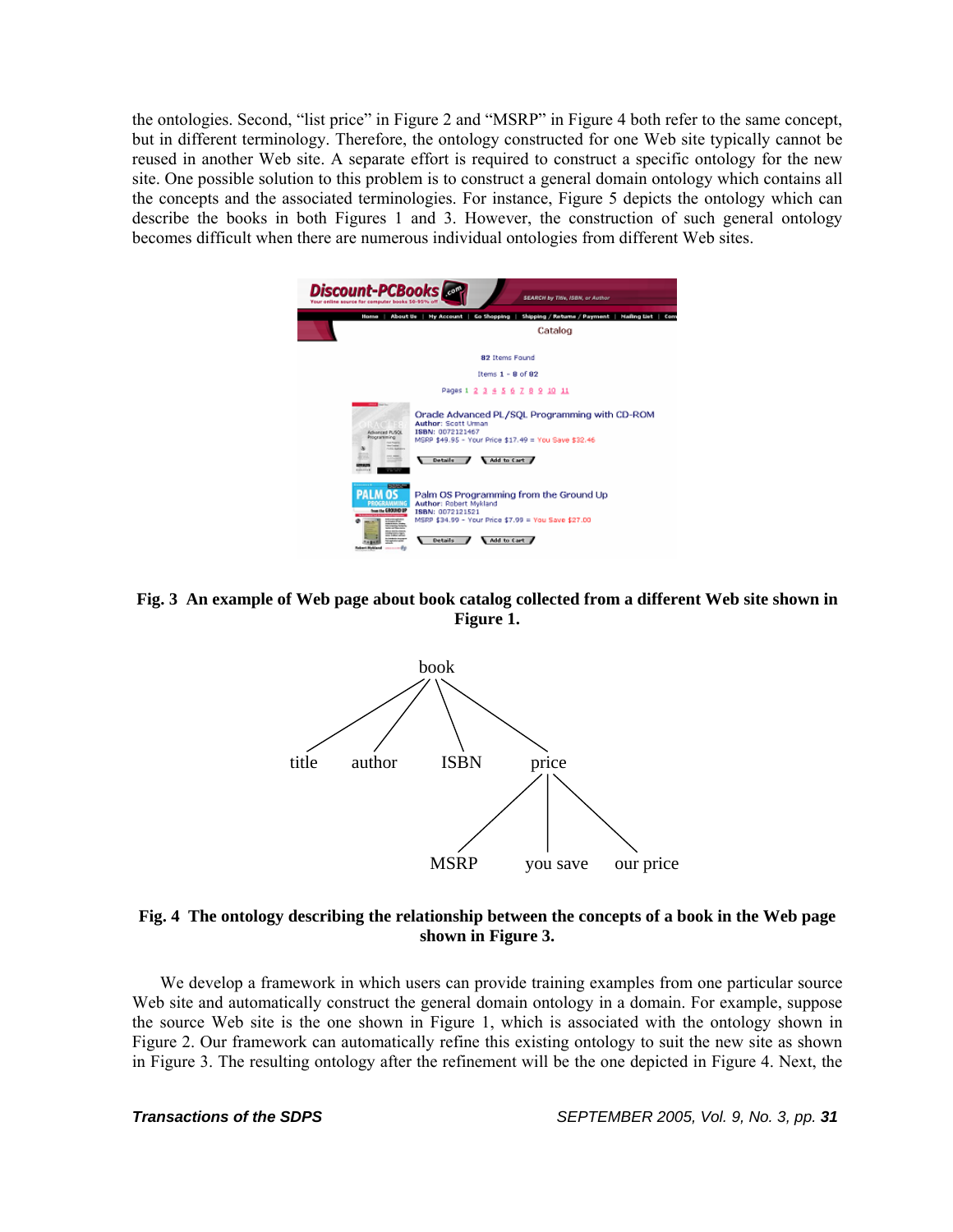two ontologies in Figures 2 and 4 are considered to generate the domain ontology depicted in Figure 5. The generation of domain ontology is achieved by considering two kinds of information in the Web sites. The first kind of information is the text fragments corresponding to the content of the concepts in the ontologies. For example, text fragment samples corresponding to the content of the concept "title" on the Web page in Figure 1 include "Game Programming Gems 2", "Microsoft Excel 2003 Programming Inside Out", and "Practical C++ Programming 2nd Edition". These text fragments can be easily collected or extracted by using automatic information extraction methods such as wrappers (Cohen, *et al.*, 2002, Kushmerick and Thomas, 2002, Wong and Lam, 2004). Since text fragments from the same concept in different Web sites contain similar characteristics, they are useful in generating the concepts contained in the domain ontology. The second kind of information is the header labels associated with the concepts in the Web sites. For instance, the text fragments "You save" and "Our price" are the header labels in the Web sites shown in Figures 1 and 3. These header labels provide a very useful clue in identifying the concept in the domain ontology, because the same concept in different ontologies is normally associated with similar header labels in different Web sites. Our framework analyzes this information to construct the domain ontology using different individual ontologies from different Web sites.



**Fig. 5 The general ontology describing the relationship between the concepts of a book in the Web pages shown in Figures 1 and 3.** 

#### **2. Related Work**

Ontology plays an important role in semantic Web (World Wide Web Consortium, 2001) since it provides a way to express the meaning and knowledge contained in the Web resources, such as Web pages. With the semantic Web, software agents can then share knowledge in the Web. Another application of ontology is in the area of bioinformatics. Gene Ontology and RiboWeb are two examples for applying ontologies to semantically describe the knowledge in bioinformatics resources (Altman *et al.*, 1999, The Gene Ontology Consortium, 2000). Stevens *et al.* proposed to use the ontology language DAML+OIL to construct the bioinformatics concepts (Stevens and Goble, 2002). The constructed ontology can support inference and be shared in the semantic Web.

Various semi-automatic methods are proposed to reduce the human work in ontology construction (Maedche and Staab 2001, Navigli *et al.*, 2003, van der Vet and Mars, 1998). However, they all require user interaction during the construction process. A system known as TANGO (Tijerion *et al.*, 2003) attempts to semi-automatically generate the ontology from data in table format. In TANGO, an ontology engineer first constructs a seed ontology within the system. Then, the system analyzes the

*Journal of Integrated Design and Process Science SEPTEMBER 2005, Vol. 9, No. 3, pp. 32*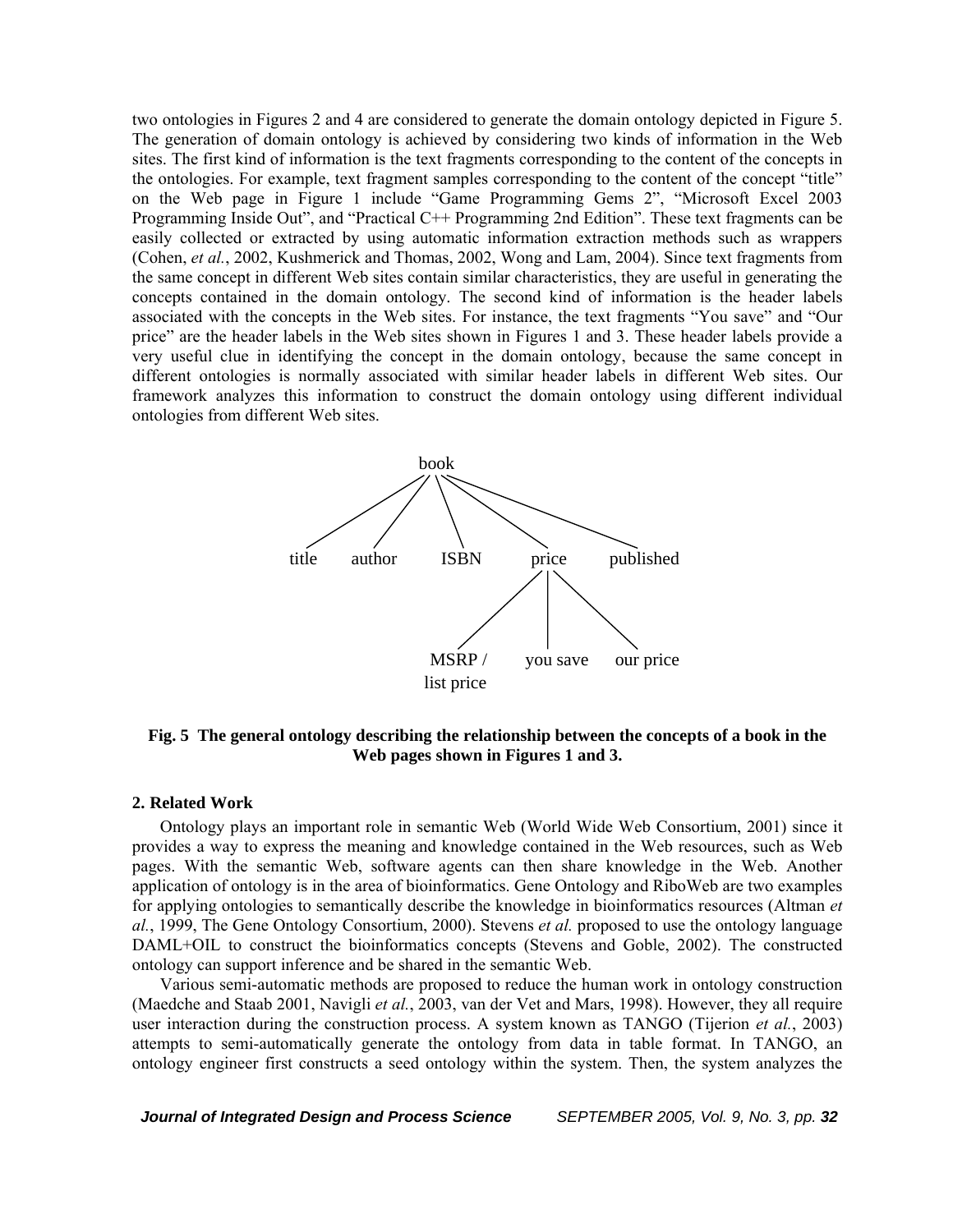content of each table, such as its caption, and designates value pairs in the Web page to form a miniontology. Next, the set of mini-ontologies will be integrated into the seed ontology. One limitation of TANGO is that the data must be in table format.

Another common shortcoming for the above approache is that the ontology constructed can only represent a particular Web site. If we want to construct the ontology for a new Web site, a separate effort is required. Maedche *et al.* investigated the problem of ontology reuse (Maedche *et al.*, 2003). They discovered that the ontology defined for one Web site may not be applicable to another site. They proposed a framework to solve this problem by providing a mathematical model to retain the consistency in the reused ontology. They also developed a tool for managing the ontologies from different Web sites. However, their approach still requires a considerable amount of human effort in practice. Doan *et al.* proposed a method to solve the ontology matching problem which aims at matching the concepts of two ontologies (Doan *et al.*, 2003). For example, the concept "associate professor" in one ontology may be equivalent to the concept "senior lecturer" in another ontology. However their approach requires human effort to prepare training documents in each concept. Their objective is also different from ontology construction or refinement.



### **3. Domain Ontology Generation**

#### **Fig. 6 An overview of our method of generating domain ontology.**

The objective of our approach is to generate the desired domain ontology based on an initial ontology and training examples from a particular source Web site. The idea behind our approach is to first refine the ontology from the source Web site to obtain different ontologies, tailored for other new sites in the given domain. Next, individual ontologies from different Web sites are analyzed and two kinds of information from the Web sites are considered to generate the domain ontology. The first kind of information is the text fragments corresponding to the content of the concepts in the ontologies. Since the text fragments corresponding to the same concept share some common characteristics in different Web sites, we can analyze the content of these text fragments and decide whether the nodes from different ontologies refer to the same concept. The second kind of information is the header labels of the concepts in different Web sites. The header labels collected from different Web sites are similar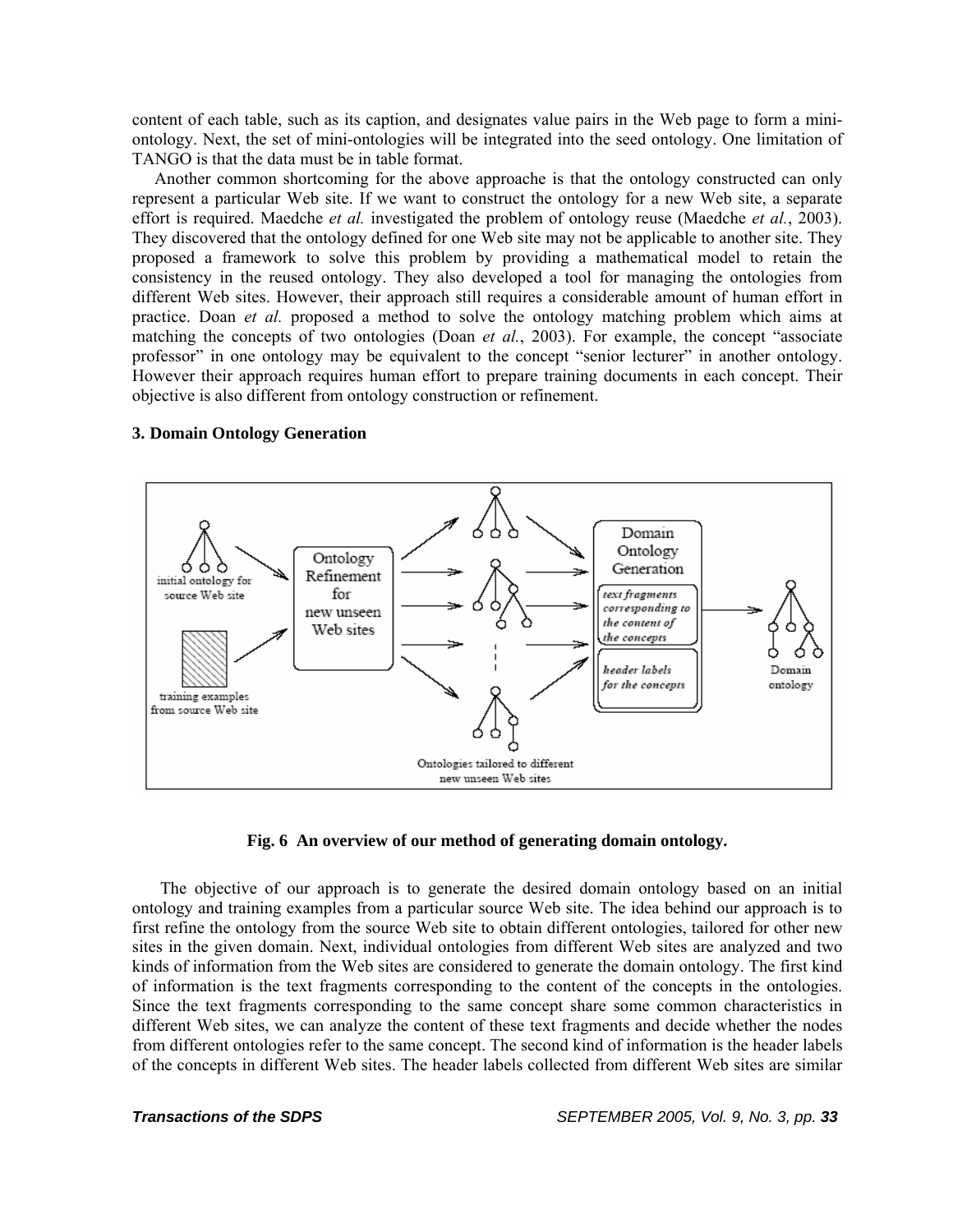if they are related to the same concept. Therefore, the header labels provide very important information in domain ontology generation. We develop a two phase approach for generating the domain ontology. Figure 6 shows the overview of our approach. The first phase is the ontology refinement phase based on our previous work (Wong and Lam, 2005). The goals of this phase are to analyze the ontology and the text fragments associated with concepts from the source Web site, and to generate the refined ontologies tailored to the new unseen sites. This phase considers the clues from the text fragments and corresponding concepts in the ontology, the header labels, and the visual layout of the Web sites. The refined ontologies are tailored for the corresponding new Web sites and can precisely represent the information of the concepts in the new sites. In this paper, we focus on the second phase of our approach. Readers can refer to (Wong and Lam, 2005) for the details of the first phase, which is ontology refinement.

The second phase is the domain ontology generation phase. The goal of this phase is to construct the domain ontology based on the ontologies from different Web sites in the same domain. This phase considers the information from the content of the text fragment corresponding to the concepts and the information from the header labels. The goal of this phase is to compute the similarity between the concepts in the ontologies. If the concepts from different ontologies are similar, they are regarded as the same concept and become a single concept in the final domain ontology. We design a two-level edit distance between two text fragments. A scoring method is then developed, based on the two-level edit distance, to determine the similarity between the concepts in the ontologies.

As mentioned above, the first phase of our approach generates the tailored ontology for each of the hypothetical Web sites. A set of text fragments and header labels corresponding to each of the concepts in the ontology will also be automatically extracted in this phase. For example, the text fragments "Scott Urman" and "Author" are a sample text fragment and a sample header label corresponding to the concept "author" in the ontology shown in Figure 4. The domain ontology is then constructed based on these text fragments and header labels from different Web sites. Our method is designed based on the two-level edit distance between two text fragments. We define the two-level edit distance as follows:

**Definition 3.1** Suppose there are two tokens  $t_1$  and  $t_2$  containing p and q characters respectively, the character-level edit distance between the tokens is the minimum cost of transforming  $t_1$  to  $t_2$  by inserting, deleting or modifying the characters in  $t<sub>l</sub>$ , where the cost of insertion, deletion, and modification of a character is 1. The normalized character-level edit distance is the character-level edit distance divided by max(*p*,*q*).

**Definition 3.2** Suppose  $f^l$  is a text fragment containing the sequence of tokens  $t^l{}_l, t^l{}_2, ..., t^l{}_m$  and  $f^2$  is another text fragment containing the sequence of tokens  $t^2$ ,  $t^2$ ,  $t^2$ , ...,  $t^2$ <sub>n</sub>. We define the token-level edit distance,  $D(f^1, f^2)$ , between the text fragments  $f^1$  and  $f^2$  as the minimum cost of transforming  $f^1$  to  $f^2$  by inserting, deleting or modifying the tokens in  $f^l$ , where the cost of insertion, deletion of a token is 1, and the cost of modification of a token  $t^l_i$  to  $t^2_j$  is the normalized character-level edit distance between  $t^i_i$  and  $t^2_j$ . The normalized token-level edit distance is the token-level edit distance divided by max(*m*,*n*).

Both the character-level, and token-level edit distance, can be computed efficiently using a dynamic programming technique (Gusfield, 1997). This token-level edit distance can effectively represent the similarity between the two text fragments.

Figures 7 and 8 depict the outline of our automatic domain ontology generation algorithm and the associated score function, respectively. In the automatic domain ontology generation algorithm, we first randomly select one Web site from the set of *K* Web sites. The ontology associated with the selected Web site is regarded as the seed ontology. This seed ontology will "grow" and become the

*Journal of Integrated Design and Process Science SEPTEMBER 2005, Vol. 9, No. 3, pp. 34*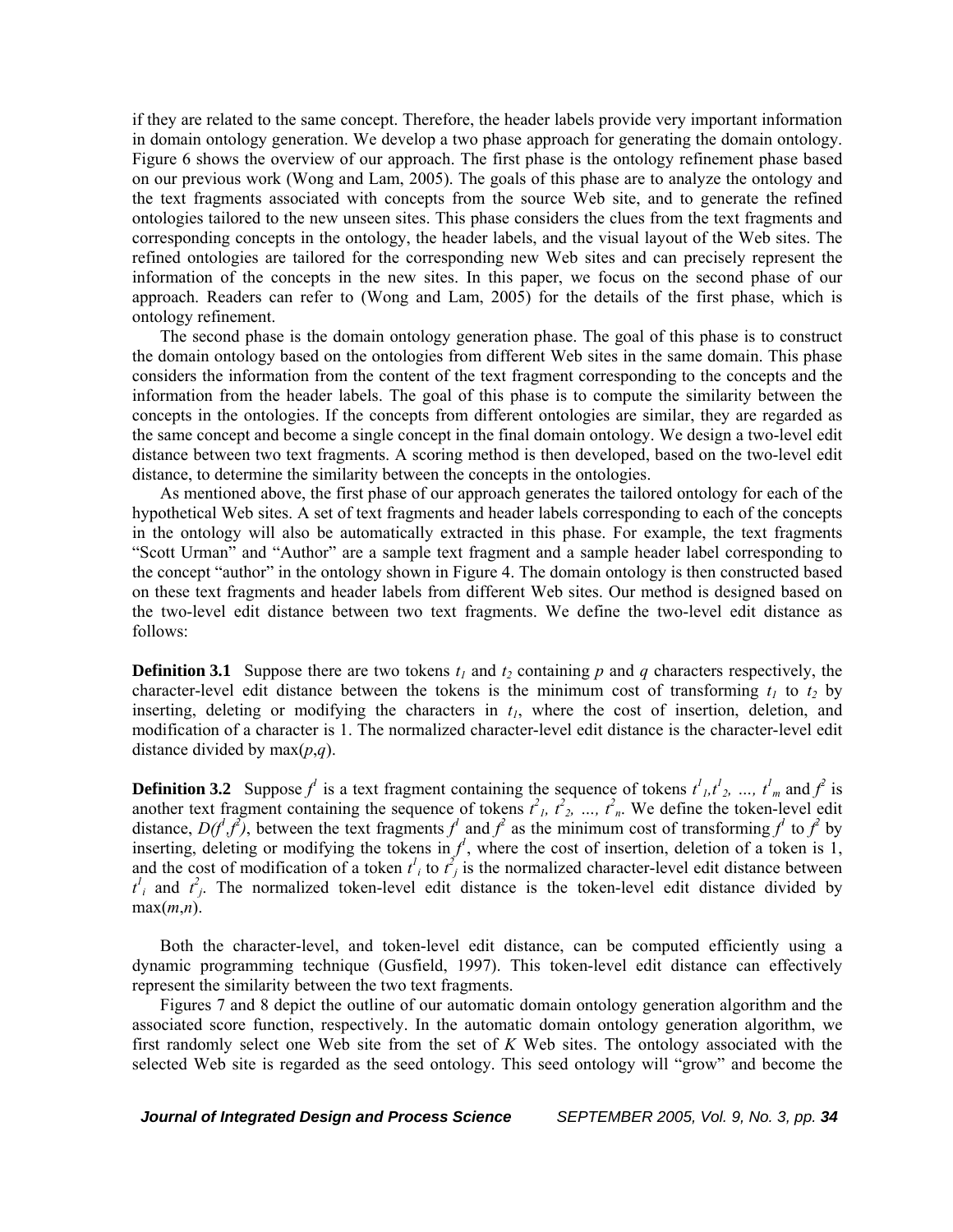domain ontology. Next, the distance between a particular concept, *c*, in the seed ontology and another concept, *c'*, in the ontologies from the remaining sites is computed using the *score* function depicted in Figure 8. If the distance is smaller than a pre-defined threshold *θ*, then *c* and *c'* are regarded as the same concept and are merged by the *merge* function. The *merge* function effectively updates the set of text fragments corresponding to the concept *c* by adding the text fragments corresponding to the concept *c'*. If the distance is larger than θ, then *c'* is regarded as a different concept from *c*, and it will be added to the seed ontology. Subsequently, *c'* will be removed from the associated ontology. After processing all the concepts in the ontologies, the "grown" seed ontology is returned as the domain ontology.



**Figure. 7 The outline of the automatic domain ontology generation algorithm.**



**Figure. 8 The outline of the score function used in automatic domain ontology generation.** 

The *score* function takes into account two pieces of information to determine the distance between the two ontologies. As mentioned before, each concept is associated with a set of text fragments and header labels corresponding to that concept. One piece of data considered in the *score* function is the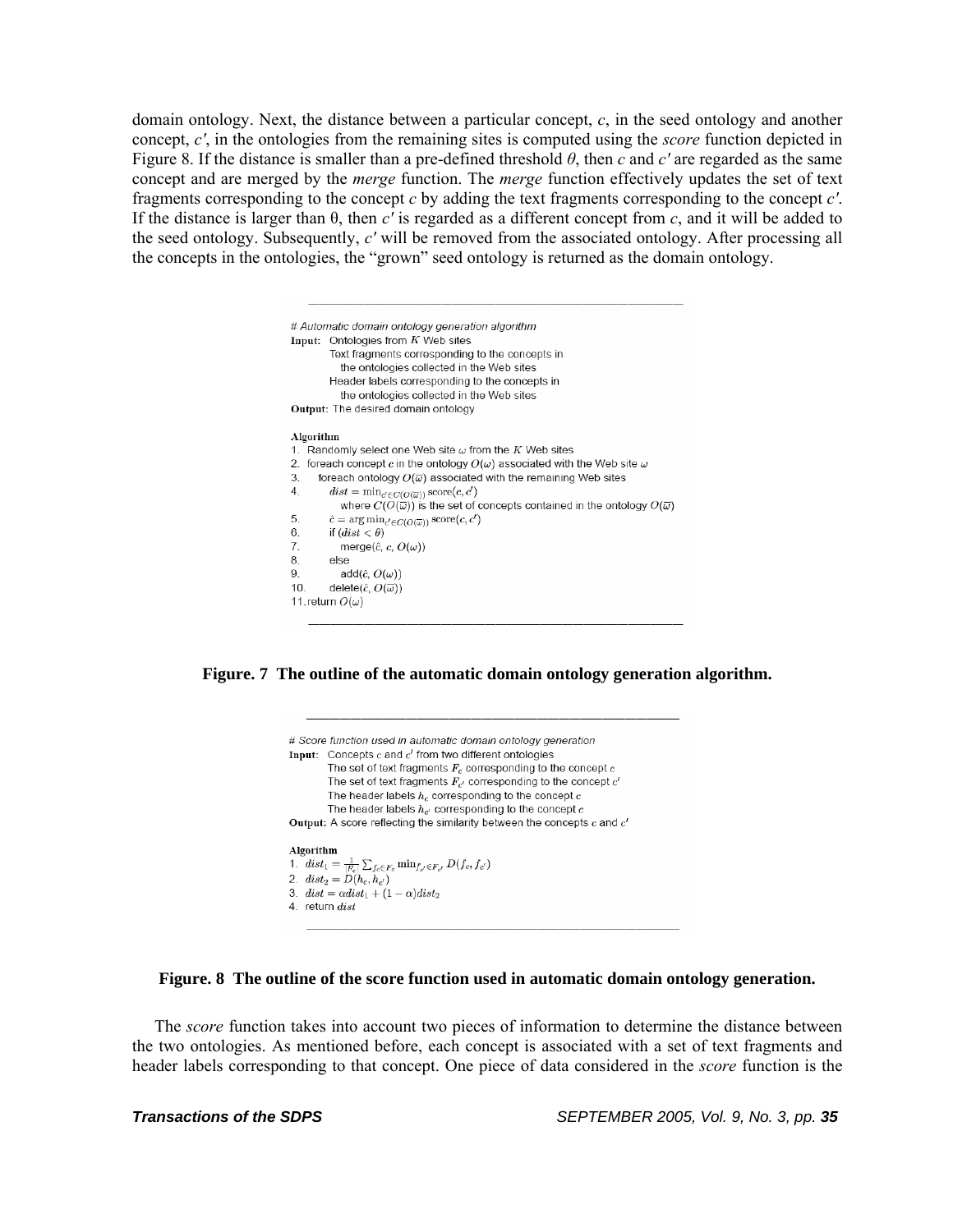text fragments corresponding to the concepts  $c$  and  $c'$ . Suppose  $F_c$  and  $F_{c'}$  are sets of text fragments corresponding to the concept  $c$  and  $c'$ , respectively. For each element in  $F_c$ , the *score* function first finds the nearest neighbor in  $F_c$  using the normalized token-level edit distance as the distance measure. Also,  $dist<sub>l</sub>$  is the average distance between the elements in  $F<sub>c</sub>$  and their nearest neighbor in  $F<sub>c'</sub>$ . Other information considered is the header labels corresponding to the concepts  $c$  and  $c'$ , where  $dist_2$  is the normalized token-level edit distance between the header labels  $h_c$  and  $h_c$  associated with  $c$  and  $c'$ , respectively. Finally, the distance between the two concepts is the weighted sum of  $dist_1$  and  $dist_2$  with the pre-defined weight *α*.

# **4. Experimental Results**



**Table. 1 Web sites in the book catalog domain collected for experiments.** 

We conducted experiments on several real-world Web sites in the book catalog domain to demonstrate the performance of our automatic ontology generation framework. Table 1 shows the Web sites used in our experiment. The first column shows the Web site label, and the second column shows the name of the Web sites and the corresponding URL.

To evaluate the performance of our ontology refinement framework, we first manually construct the domain ontology of the book catalog domain. This manually constructed ontology is considered the gold standard for evaluation. Also, our automatic ontology generation method was conducted to generate the domain ontology, using the provision of ontology and training examples from a source Web site. For example, the user provides the ontology and the text fragments corresponding to the concepts from S1, and our automatic ontology generation method is applied to generate the domain ontology. The resulting ontology is then compared with the manually constructed domain ontology for evaluation. We evaluate the performance by calculating the *tree edit distance* between the automatic generated ontology and the manually constructed ontology. The tree edit distance is defined as the minimum cost of an edit operation sequence that transforms one tree to the other. There are three kinds of edit operations. The first operation is to change the label of a node *φ*. The second operation is to delete a node *φ*, and make its children become the children of the original parent of *φ*. The third operation is to insert a node  $\varphi$  as the child of another node  $\varphi$ , and make any child become the child of *φ*. We fix the costs of all these edit operations to *1*. The smaller the tree edit distance between the two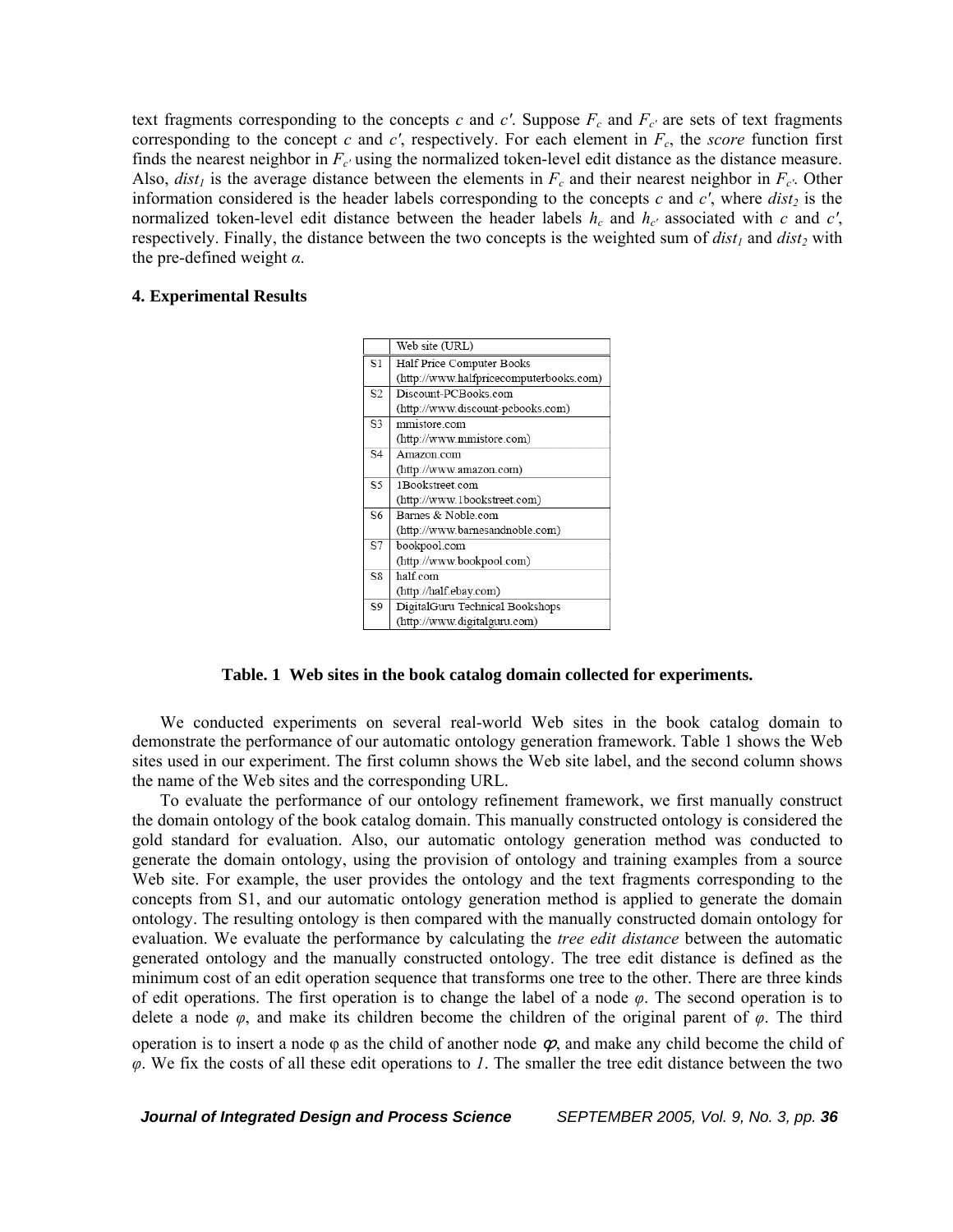ontologies, the greater their similarity is. Readers can refer to (Shasha and Zhang, 1997) for the details of the tree edit distance.

Table 2 shows the results of comparing the automatic generated ontology with the manually constructed domain ontology. The first column shows the Web sites (source sites) from which the ontologies and training examples are provided. The second and third column depict the edit distance between the automatic generated ontology and the manually constructed ontology  $(\varepsilon)$ , and the edit distance between the automatic generated ontology and the manually constructed ontology, normalized by the total number of concepts  $(\varepsilon')$ . Note that the smaller the distance, the better is the performance. The results indicate that our framework achieves a very satisfactory result in discovering the structure of the ontology.

|    | E    | $\epsilon'$ |
|----|------|-------------|
| S1 | 1.00 | 0.08        |
| S2 | 1.00 | 0.08        |
| S3 | 0.00 | 0.00        |
| S4 | 1.00 | 0.08        |
| S5 | 1.00 | 0.08        |
| S6 | 0.00 | 0.00        |
| S7 | 1.00 | 0.08        |
| S8 | 0.00 | 0.00        |
| S9 | 0.00 | 0.00        |
|    |      |             |

**Table. 2 Performance of our automatic ontology generation framework on generating the domain ontology in the book catalog domain.** ε **refers to the tree edit distance between the automatic generated ontology and the manually constructed ontology in the domain.** ε*'* **refers to the tree edit distance between the automatic generated ontology and the manually constructed ontology normalized by the total number of concept in the domain. (Note that the smaller the distance, the better is the performance.)** 

# **5. Conclusions and Future Work**

We have developed a two phase framework for generating the domain ontology with the provision of an initial ontology and training examples from a particular source Web site. The first phase of our framework can effectively generate the ontologies tailored for different Web sites. These ontologies from different Web sites are then analyzed in the second phase to automatically generate the domain ontology. This phase mainly considers two kinds of information. One kind of information is the text fragment corresponding to the concepts in the ontology. Since the text fragments corresponding to the same concept from different Web sites share some similar characteristics, they can help identify the concepts contained in the domain ontology. Another kind of information is the header labels corresponding to the concepts. The same concept from different Web sites is normally associated with similar header labels. This provides a very useful clue to identifying concepts. We have designed a two-level edit distance to express the similarity between two text fragments. The domain ontology is generated based on the two-level edit distance technique. We have conducted extensive experiments to demonstrate the effectiveness of our approach. The results demonstrate that our approach can effectively reduce the human effort involved in constructing the domain ontology.

We intend to extend our framework in several directions. One possible direction is to incorporate the domain knowledge of the users. Oftentimes, users have some knowledge about the ontology, such as some constraints between concepts. This domain knowledge is useful in constructing a precise and